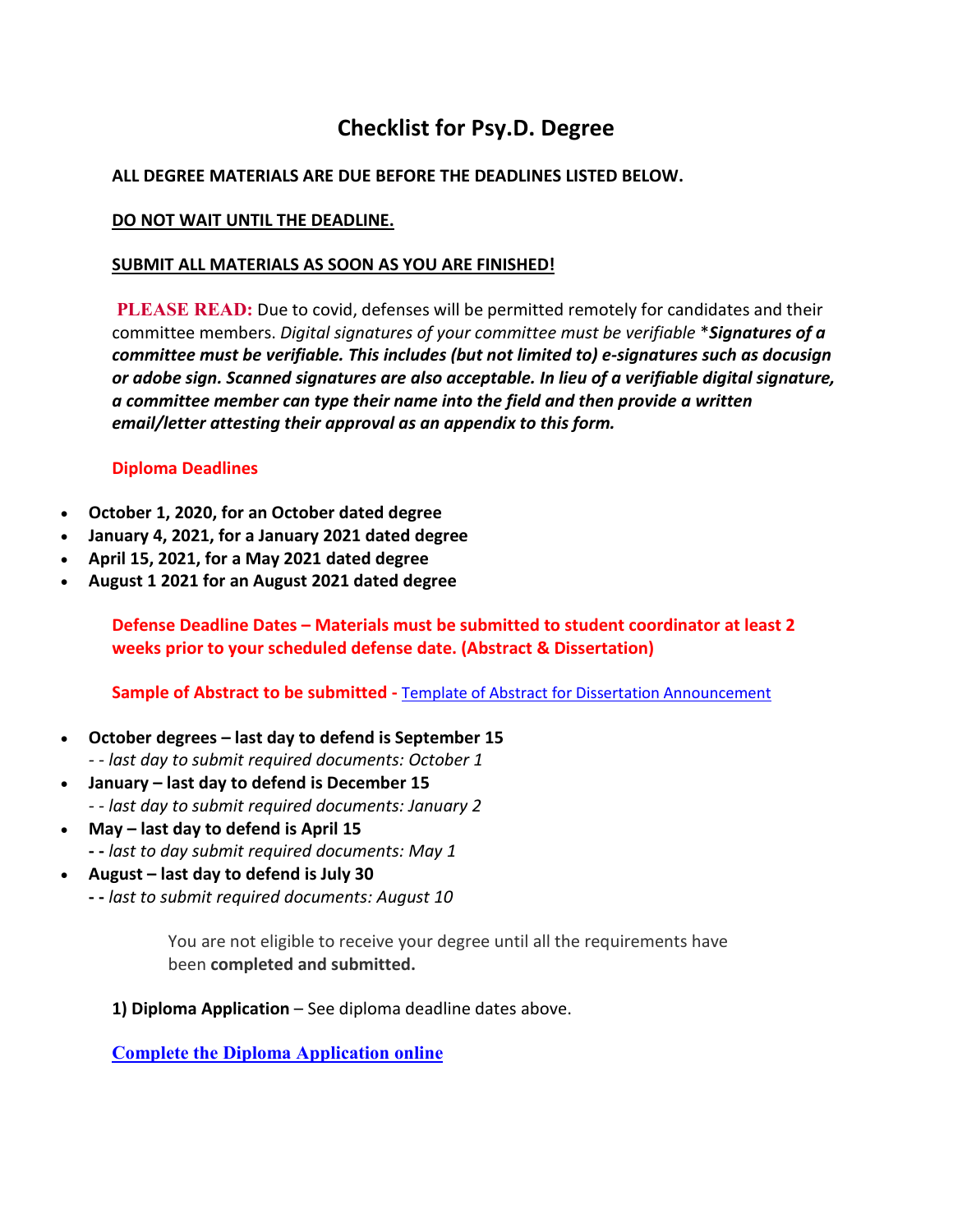#### **2) Final Defense**

**After a successful defense, submit an approved completed final dissertation** along with one original title page signed by your committee in PDF format. Here is a sample [Title Page](https://gsapp.rutgers.edu/sites/default/files/doc/student/dissertation_info/template_for_title_signature_page.doc)

#### **Style Guide for Dissertation Preparation**

The guide contains information regarding style, format, margins, footnotes, etc. and should be followed **explicitly**.

• [View the Style Guide online](https://gsapp.rutgers.edu/sites/default/files/doc/student/dissertation_info/dissertationformattingguide_11_10_15.docx)

#### COMMON MISTAKES IN FORMATTING

- Adding a Running head to all pages with abbreviated title. Only the title page has the word "Running head" – small letter h.
- Diploma date is your degree date not month and year you defend
- Continuation of tables need to be labeled Table # Continued
- All margins should be 1".
- Abstract page begins as page ii.
- When uploading dissertation, signature page should not include signatures.
- Title pages should be sent under separate cover with signatures to student services coordinator.

#### **3) Publishing Agreement & Submission of Dissertation - ProQuest**

- Instructions to students regarding how to submit ETDs to ETD Administrator:
- 1. Submit the dissertation/thesis/project/etc. online to the ProQuest ETD Administrator system at [https://etdadmin.com/main/home?siteID=950.](https://nam02.safelinks.protection.outlook.com/?url=https%3A%2F%2Fetdadmin.com%2Fmain%2Fhome%3FsiteID%3D950&data=04%7C01%7Ckriegs%40gsapp.rutgers.edu%7C6f618e88a4c24412502308d922f7944a%7Cb92d2b234d35447093ff69aca6632ffe%7C1%7C0%7C637579269000036713%7CUnknown%7CTWFpbGZsb3d8eyJWIjoiMC4wLjAwMDAiLCJQIjoiV2luMzIiLCJBTiI6Ik1haWwiLCJXVCI6Mn0%3D%7C1000&sdata=Lk7KFa5kP8qfk4HIEGXW%2ForyTwbtOxi%2BANRWJe5OstI%3D&reserved=0)
- 2. Once ETD submission is complete, click on "Print your Details". Save the "ETD DETAILS" page as a PDF and send it to kriegs@gsapp.rutgers.edu

#### **4a) Survey – to be completed by Clinical Students only**

Instructions for completing the GSAPP Graduate Survey:

To be filled out by every clinical student prior to graduating. Please go to the following link and complete this 5-minute survey: [https://rutgers.qualtrics.com/SE/?SID=SV\\_3L6VuvOWhkgHppX](https://rutgers.qualtrics.com/SE/?SID=SV_3L6VuvOWhkgHppX)

After you have completed this, please print up the final "completion" screen that says:

"We thank you for your time spent taking this survey. Your response has been recorded."

Then, please email or give this printed page to Sylvia to document proof that you have completed the survey. Then this obligation can be checked off your list.

Thank you!